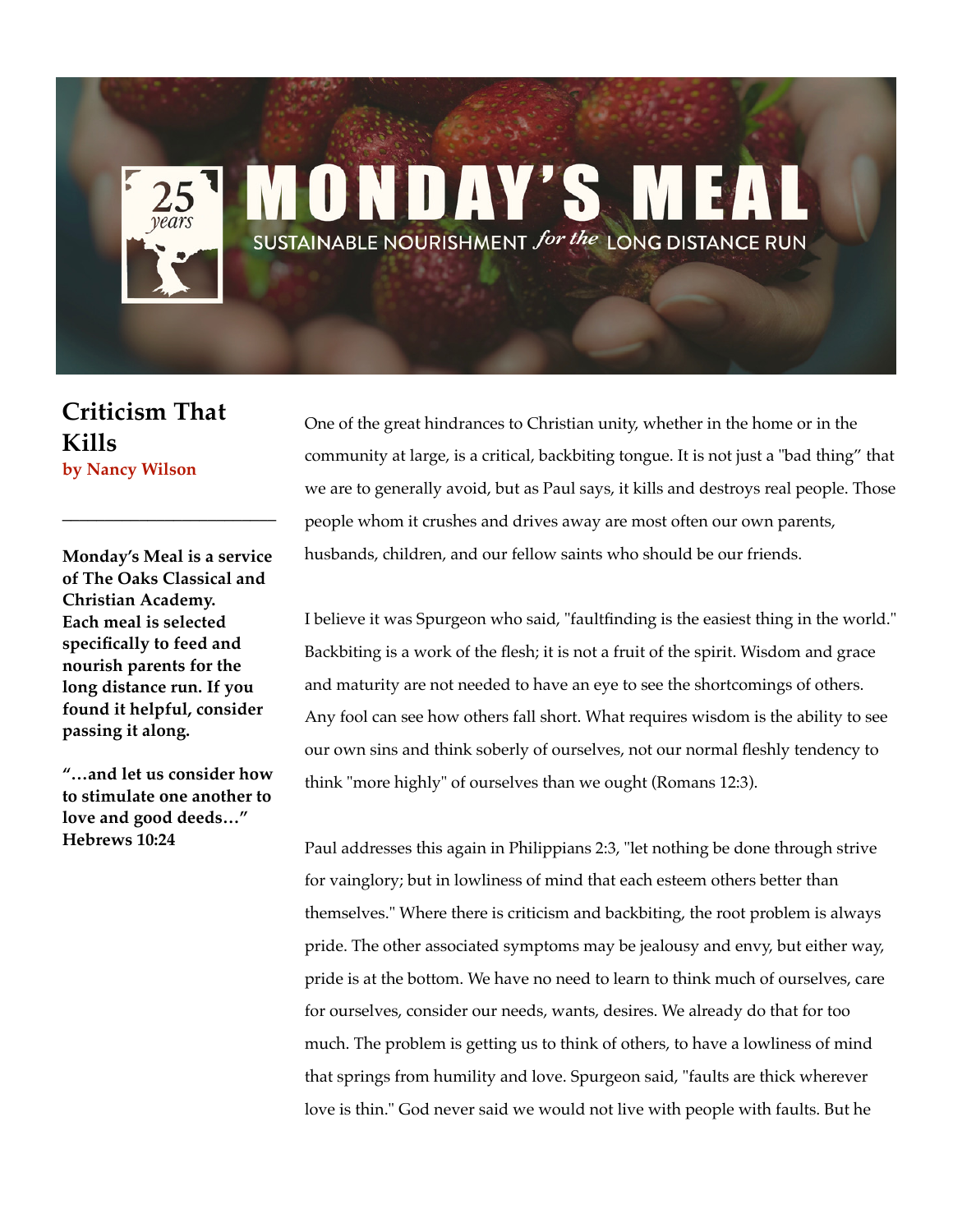has told us that "love covers a multitude of sins" (I Peter 4:8). Peter says to "have fervent charity among yourselves." This is what is needed in a world full of sinners. Not just charity, but *fervent* charity. Criticism and backbiting, rather than covering sin, expose it and breed more sin.

A critical spirit does not need to look far to find material for its favorite pastime of running people down. And because family members are usually in closest proximity, they get it the worst. Let's start with husbands. The wife commits the sin of backbiting when she runs her husband down to her parents, her children, her friends. She may laugh when she says these things, or she may tag "bless his heart" on the end of her remark; but when she shares his faults, his shortcomings, his sins to others who have no need to know, she is sinning against the husband she is commanded to respect. This is one way a foolish woman tears down her house with her own hands (Proverbs 14:1).

A wife can kill her husband with criticism to his face as well as behind his back. This comes in many forms: complaining, criticizing, arguing, attributing motives, not responding, sighing, rolling her eyes, or ignoring. A critical spirit says, "you are not meeting my needs. You're not being a spiritual leader. You are not being a good husband and father. You are not providing for me the way I want. I wish you were more like so-and-so." This is the kind of wife Proverbs describes as being a drippy faucet (Proverbs 19:3). And it's no wonder a man would rather live in the desert or up on the roof than in the same house with such a cantankerous woman.

But this is the point where women begin to justify. "I know that's all true, but you don't know my husband. You don't know what a poor leader he is." Even if he is an unbeliever, Scripture tells women how to live with difficult husbands. Scripture does not forbid backbiting at all times, only when it involves sinners. It is always sinful to run people down in this manner, and it is especially sinful when it is the man who is to receive honor and respect from you. We do not render obedience to God only when we think it is a good idea; we are to obey God with our whole heart all the time in every circumstance by the grace he provides. Once we compromise, it is a slippery slope into many other sins. In this case, a wife is alienating the one who should be the closest to her. Then she wonders why he isn't very loving toward her.

Of course all of this applies to other family members as well. Mothers who glibly criticize their children are driving them away. When they do this to their face, it is destructive and alienating. When they criticize them to their friends, it is spreading the devastation even further. Children should receive our input in a loving manner, and only after much has been covered with love. But there is no excuse for parents to share negative things about